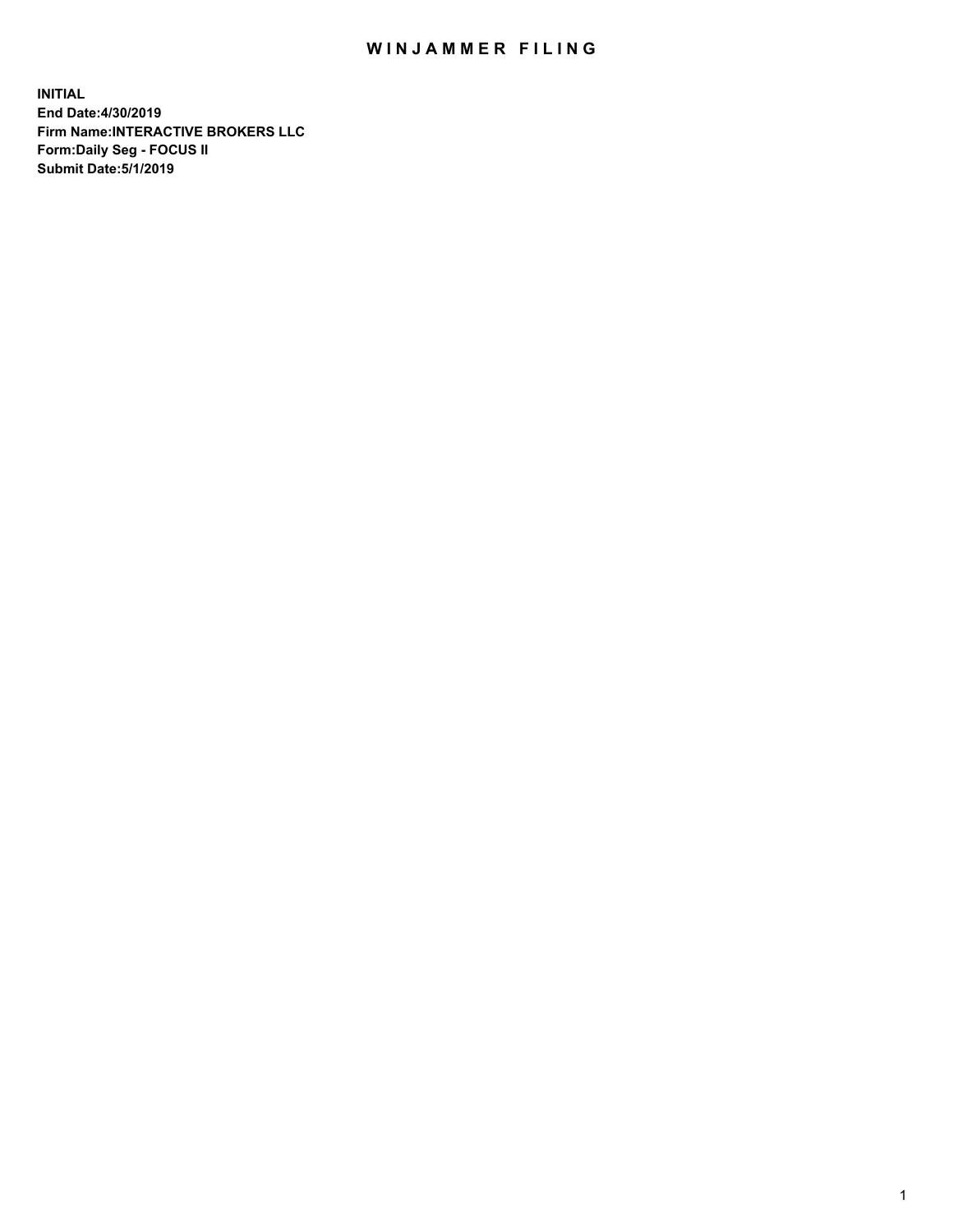**INITIAL End Date:4/30/2019 Firm Name:INTERACTIVE BROKERS LLC Form:Daily Seg - FOCUS II Submit Date:5/1/2019 Daily Segregation - Cover Page**

| Name of Company                                                                                                                                                                                                                                                                                                                | <b>INTERACTIVE BROKERS LLC</b>                                                      |
|--------------------------------------------------------------------------------------------------------------------------------------------------------------------------------------------------------------------------------------------------------------------------------------------------------------------------------|-------------------------------------------------------------------------------------|
| <b>Contact Name</b>                                                                                                                                                                                                                                                                                                            | James Menicucci                                                                     |
| <b>Contact Phone Number</b>                                                                                                                                                                                                                                                                                                    | 203-618-8085                                                                        |
| <b>Contact Email Address</b>                                                                                                                                                                                                                                                                                                   | jmenicucci@interactivebrokers.c<br>om                                               |
| FCM's Customer Segregated Funds Residual Interest Target (choose one):<br>a. Minimum dollar amount: : or<br>b. Minimum percentage of customer segregated funds required:% ; or<br>c. Dollar amount range between: and; or<br>d. Percentage range of customer segregated funds required between:% and%.                         | $\overline{\mathbf{0}}$<br>$\overline{\mathbf{0}}$<br>155,000,000 245,000,000<br>00 |
| FCM's Customer Secured Amount Funds Residual Interest Target (choose one):<br>a. Minimum dollar amount: ; or<br>b. Minimum percentage of customer secured funds required:% ; or<br>c. Dollar amount range between: and; or<br>d. Percentage range of customer secured funds required between:% and%.                           | $\overline{\mathbf{0}}$<br>0<br>80,000,000 120,000,000<br>0 <sub>0</sub>            |
| FCM's Cleared Swaps Customer Collateral Residual Interest Target (choose one):<br>a. Minimum dollar amount: ; or<br>b. Minimum percentage of cleared swaps customer collateral required:% ; or<br>c. Dollar amount range between: and; or<br>d. Percentage range of cleared swaps customer collateral required between:% and%. | <u>0</u><br><u>0</u><br>0 <sub>0</sub><br>0 <sub>0</sub>                            |

Attach supporting documents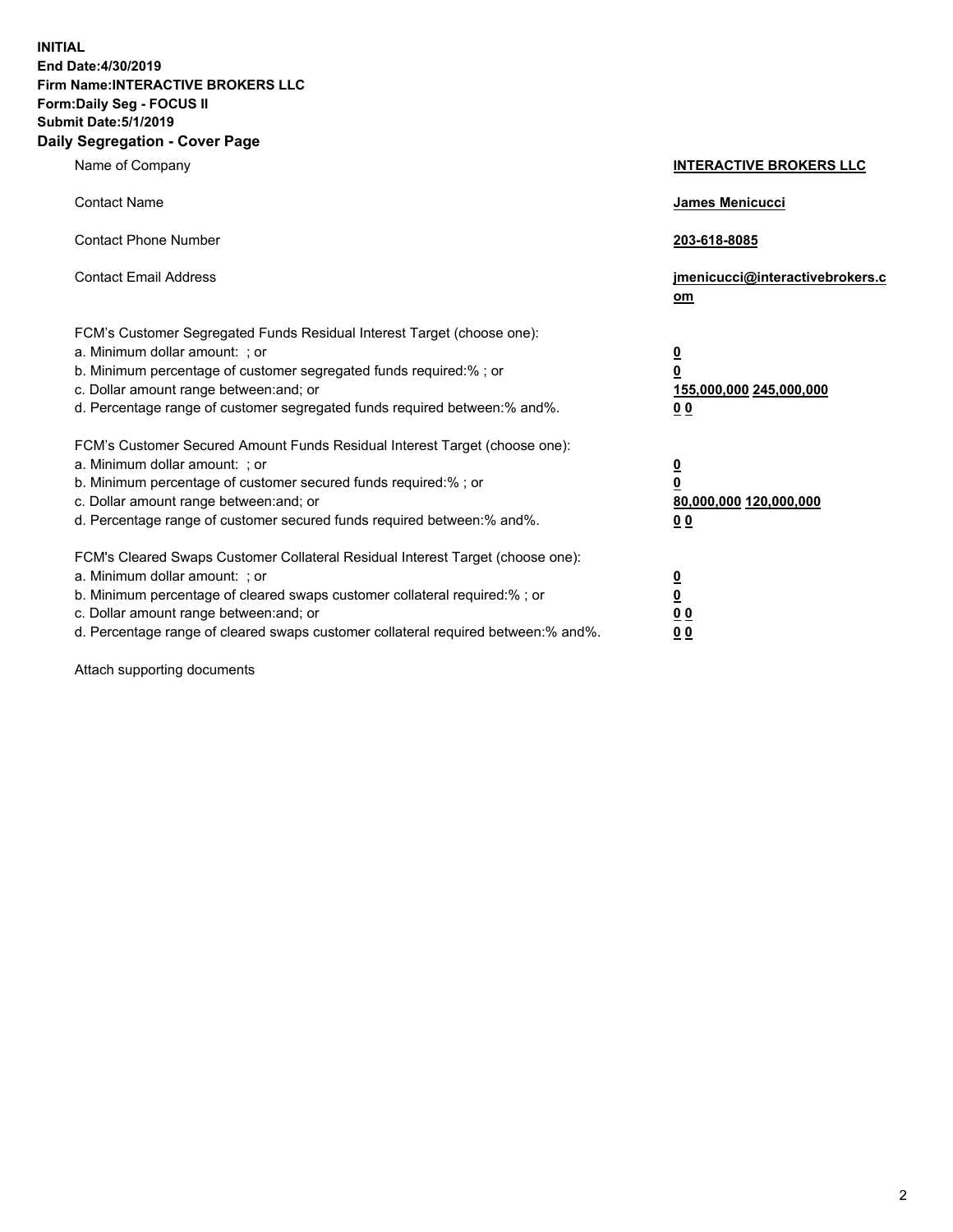## **INITIAL End Date:4/30/2019 Firm Name:INTERACTIVE BROKERS LLC Form:Daily Seg - FOCUS II Submit Date:5/1/2019 Daily Segregation - Secured Amounts**

|          | Foreign Futures and Foreign Options Secured Amounts                                                                                  |                                                            |
|----------|--------------------------------------------------------------------------------------------------------------------------------------|------------------------------------------------------------|
|          | Amount required to be set aside pursuant to law, rule or regulation of a foreign                                                     | $0$ [7305]                                                 |
|          | government or a rule of a self-regulatory organization authorized thereunder                                                         |                                                            |
| 1.       | Net ledger balance - Foreign Futures and Foreign Option Trading - All Customers                                                      |                                                            |
|          | A. Cash                                                                                                                              | 432,832,464 [7315]                                         |
|          | B. Securities (at market)                                                                                                            | $0$ [7317]                                                 |
| 2.       | Net unrealized profit (loss) in open futures contracts traded on a foreign board of trade                                            | 14,132,984 [7325]                                          |
| 3.       | Exchange traded options                                                                                                              |                                                            |
|          | a. Market value of open option contracts purchased on a foreign board of trade                                                       | 40,618 [7335]                                              |
|          | b. Market value of open contracts granted (sold) on a foreign board of trade                                                         | -11,797 [7337]                                             |
| 4.<br>5. | Net equity (deficit) (add lines 1. 2. and 3.)                                                                                        | 446,994,269 [7345]                                         |
|          | Account liquidating to a deficit and account with a debit balances - gross amount                                                    | 11,711 [7351]                                              |
| 6.       | Less: amount offset by customer owned securities                                                                                     | 0 [7352] 11,711 [7354]                                     |
|          | Amount required to be set aside as the secured amount - Net Liquidating Equity                                                       | 447,005,980 [7355]                                         |
| 7.       | Method (add lines 4 and 5)<br>Greater of amount required to be set aside pursuant to foreign jurisdiction (above) or line            | 447,005,980 [7360]                                         |
|          | 6.                                                                                                                                   |                                                            |
|          | FUNDS DEPOSITED IN SEPARATE REGULATION 30.7 ACCOUNTS                                                                                 |                                                            |
| 1.       | Cash in banks                                                                                                                        |                                                            |
|          | A. Banks located in the United States                                                                                                | 78,230,797 [7500]                                          |
|          | B. Other banks qualified under Regulation 30.7                                                                                       | 0 [7520] 78,230,797 [7530]                                 |
| 2.       | Securities                                                                                                                           |                                                            |
|          | A. In safekeeping with banks located in the United States                                                                            | 412,661,415 [7540]                                         |
|          | B. In safekeeping with other banks qualified under Regulation 30.7                                                                   | 0 [7560] 412,661,415 [7570]                                |
| 3.       | Equities with registered futures commission merchants                                                                                |                                                            |
|          | A. Cash                                                                                                                              | $0$ [7580]                                                 |
|          | <b>B.</b> Securities                                                                                                                 | $0$ [7590]                                                 |
|          | C. Unrealized gain (loss) on open futures contracts                                                                                  | $0$ [7600]                                                 |
|          | D. Value of long option contracts                                                                                                    | $0$ [7610]                                                 |
|          | E. Value of short option contracts                                                                                                   | 0 [7615] 0 [7620]                                          |
| 4.       | Amounts held by clearing organizations of foreign boards of trade                                                                    |                                                            |
|          | A. Cash                                                                                                                              | $0$ [7640]                                                 |
|          | <b>B.</b> Securities                                                                                                                 | $0$ [7650]                                                 |
|          | C. Amount due to (from) clearing organization - daily variation                                                                      | $0$ [7660]                                                 |
|          | D. Value of long option contracts                                                                                                    | $0$ [7670]                                                 |
|          | E. Value of short option contracts                                                                                                   | 0 [7675] 0 [7680]                                          |
| 5.       | Amounts held by members of foreign boards of trade                                                                                   |                                                            |
|          | A. Cash                                                                                                                              | 75,582,940 [7700]                                          |
|          | <b>B.</b> Securities                                                                                                                 | $0$ [7710]                                                 |
|          | C. Unrealized gain (loss) on open futures contracts                                                                                  | 3,756,694 [7720]                                           |
|          | D. Value of long option contracts                                                                                                    | 40,618 [7730]                                              |
|          | E. Value of short option contracts<br>Amounts with other depositories designated by a foreign board of trade                         | <mark>-11,797</mark> [7735] <mark>79,368,455</mark> [7740] |
| 6.<br>7. | Segregated funds on hand                                                                                                             | $0$ [7760]                                                 |
| 8.       |                                                                                                                                      | $0$ [7765]                                                 |
| 9.       | Total funds in separate section 30.7 accounts<br>Excess (deficiency) Set Aside for Secured Amount (subtract line 7 Secured Statement | 570,260,667 [7770]                                         |
|          | Page 1 from Line 8)                                                                                                                  | 123,254,687 [7380]                                         |
| 10.      | Management Target Amount for Excess funds in separate section 30.7 accounts                                                          | 80,000,000 [7780]                                          |
| 11.      | Excess (deficiency) funds in separate 30.7 accounts over (under) Management Target                                                   | 43,254,687 [7785]                                          |
|          |                                                                                                                                      |                                                            |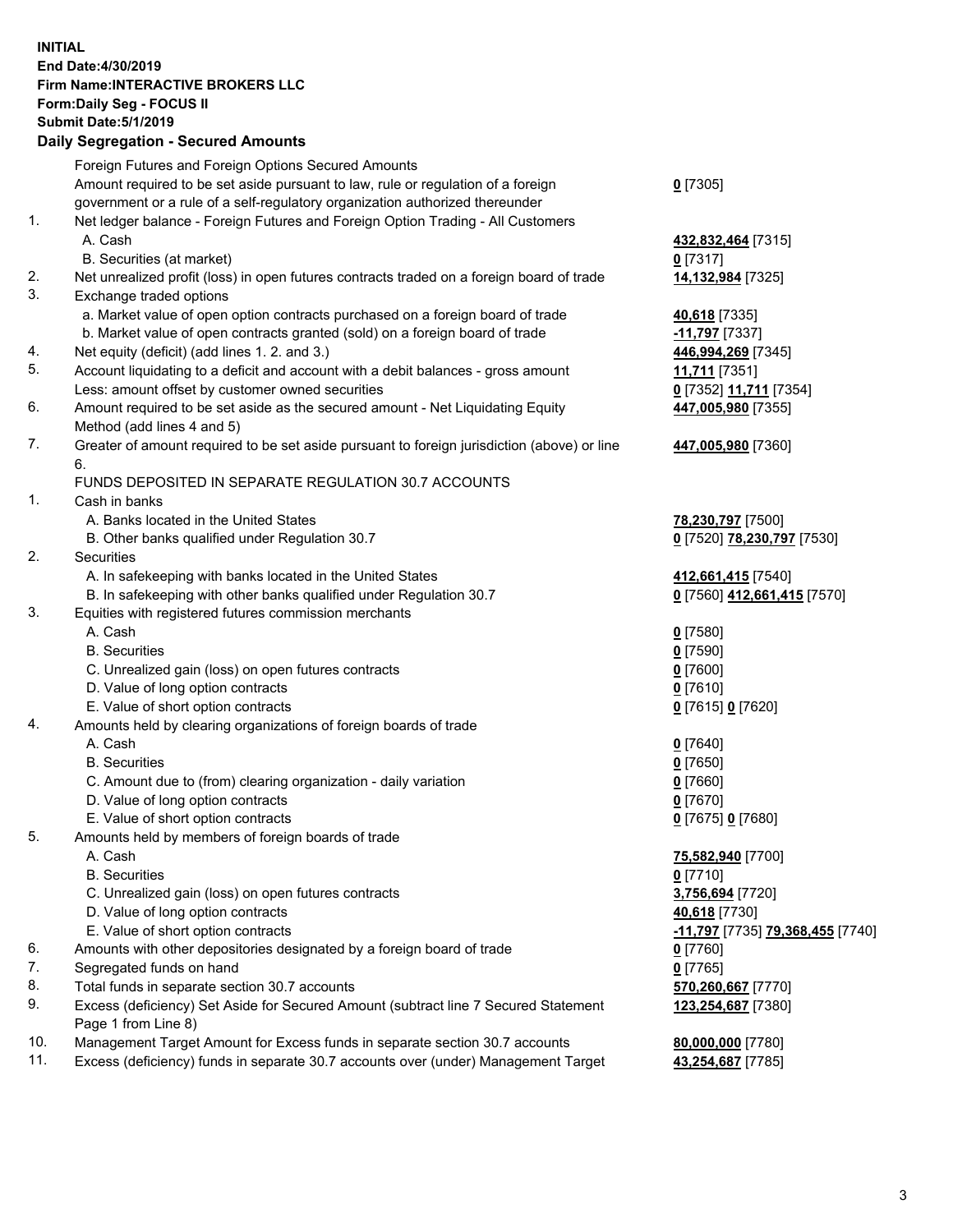**INITIAL End Date:4/30/2019 Firm Name:INTERACTIVE BROKERS LLC Form:Daily Seg - FOCUS II Submit Date:5/1/2019 Daily Segregation - Segregation Statement** SEGREGATION REQUIREMENTS(Section 4d(2) of the CEAct) 1. Net ledger balance A. Cash **3,732,896,003** [7010] B. Securities (at market) **0** [7020] 2. Net unrealized profit (loss) in open futures contracts traded on a contract market **6,902,120** [7030] 3. Exchange traded options A. Add market value of open option contracts purchased on a contract market **137,113,375** [7032] B. Deduct market value of open option contracts granted (sold) on a contract market **-208,229,433** [7033] 4. Net equity (deficit) (add lines 1, 2 and 3) **3,668,682,065** [7040] 5. Accounts liquidating to a deficit and accounts with debit balances - gross amount **1,224,296** [7045] Less: amount offset by customer securities **0** [7047] **1,224,296** [7050] 6. Amount required to be segregated (add lines 4 and 5) **3,669,906,361** [7060] FUNDS IN SEGREGATED ACCOUNTS 7. Deposited in segregated funds bank accounts A. Cash **462,620,843** [7070] B. Securities representing investments of customers' funds (at market) **2,211,837,380** [7080] C. Securities held for particular customers or option customers in lieu of cash (at market) **0** [7090] 8. Margins on deposit with derivatives clearing organizations of contract markets A. Cash **2,711,476** [7100] B. Securities representing investments of customers' funds (at market) **1,282,996,714** [7110] C. Securities held for particular customers or option customers in lieu of cash (at market) **0** [7120] 9. Net settlement from (to) derivatives clearing organizations of contract markets **-14,125,411** [7130] 10. Exchange traded options A. Value of open long option contracts **136,852,278** [7132] B. Value of open short option contracts **-208,204,846** [7133] 11. Net equities with other FCMs A. Net liquidating equity **0** [7140] B. Securities representing investments of customers' funds (at market) **0** [7160] C. Securities held for particular customers or option customers in lieu of cash (at market) **0** [7170] 12. Segregated funds on hand **0** [7150] 13. Total amount in segregation (add lines 7 through 12) **3,874,688,434** [7180] 14. Excess (deficiency) funds in segregation (subtract line 6 from line 13) **204,782,073** [7190] 15. Management Target Amount for Excess funds in segregation **155,000,000** [7194] **49,782,073** [7198]

16. Excess (deficiency) funds in segregation over (under) Management Target Amount Excess